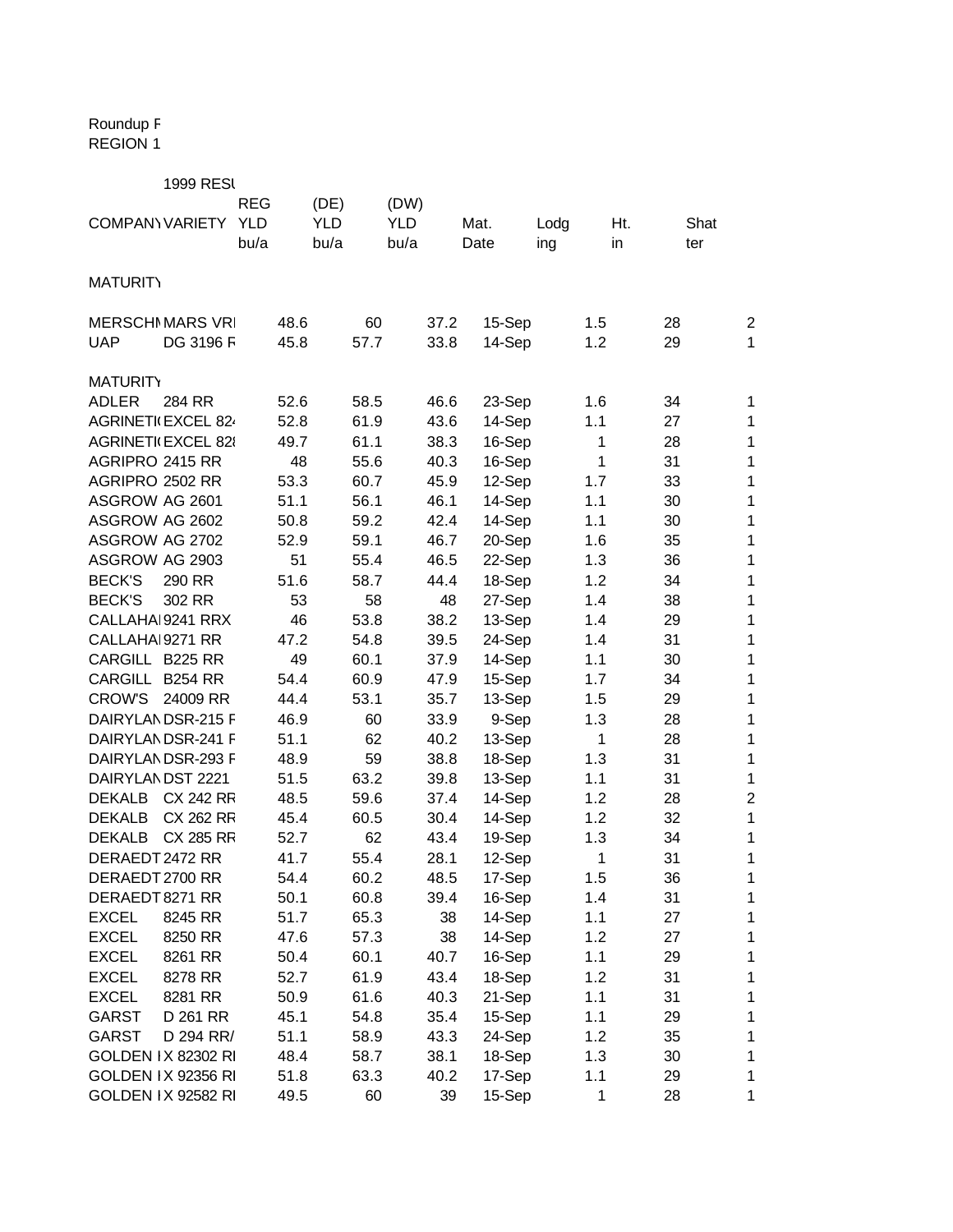|                 | <b>GOLDEN IX 92837 RI</b> | 54.2 | 61   | 47.3 | 21-Sep | 1.1          | 33 | 1              |
|-----------------|---------------------------|------|------|------|--------|--------------|----|----------------|
|                 | GREAT LIGL 2409 R         | 44.7 | 53.7 | 35.7 | 12-Sep | 1.3          | 29 | $\mathbf{1}$   |
| GROWMA RT 2696  |                           | 55.5 | 67.2 | 43.9 | 16-Sep | 1.4          | 30 | $\mathbf{1}$   |
| GROWMA RT 2786  |                           | 51.3 | 57.3 | 45.3 | 20-Sep | 1.4          | 34 | $\mathbf{1}$   |
| GROWMA RT 2985  |                           | 54.1 | 61.6 | 46.5 | 18-Sep | 1.4          | 32 | $\mathbf{1}$   |
|                 | HENKEL SS 2868 R          | 51.8 | 62.6 | 41   | 20-Sep | 1.1          | 30 | 1              |
|                 | HENKEL SS 7496 R          | 51.5 | 60.3 | 42.8 | 18-Sep | $\mathbf{1}$ | 28 | 1              |
|                 | HENKEL SS 7681 R          | 50.7 | 59.4 | 41.9 | 18-Sep | 1.4          | 31 | $\mathbf{1}$   |
|                 | HENKEL SS 9295 N          | 53.8 | 58.2 | 49.4 | 25-Sep | 1.2          | 36 | $\mathbf{1}$   |
|                 | KALTENBIKB 249 RF         | 50.4 | 61   | 39.8 | 17-Sep | 1            | 28 | $\mathbf{1}$   |
|                 | KALTENBIKB 260 RF         | 52.6 | 65   | 40.2 | 19-Sep | 1.2          | 30 | $\mathbf{1}$   |
|                 | KALTENBIKB 280 RF         | 50.1 | 61.3 | 39   | 19-Sep | 1.3          | 28 | $\mathbf{1}$   |
| KRUGER K-200 RR |                           | 44.9 | 64.7 | 25   | 10-Sep | 1.3          | 28 | $\overline{2}$ |
| KRUGER K-202 RR |                           | 50.4 | 63.4 | 37.4 | 16-Sep | 1.5          | 32 | $\mathbf{1}$   |
|                 | KRUGER K-202+ RF          | 50.2 | 63.5 | 37   | 13-Sep | 1.2          | 28 | $\mathbf{1}$   |
|                 | KRUGER K-222+ RF          | 48.4 | 62.1 | 34.7 | 11-Sep | 1.4          | 29 | $\overline{2}$ |
|                 | KRUGER K-222A RF          | 46.6 | 63.1 | 30.1 | 11-Sep | 1            | 27 | $\overline{2}$ |
|                 | KRUGER K-232 RR/          | 47.3 | 57.1 | 37.5 | 11-Sep | 1.5          | 30 | $\mathbf{1}$   |
|                 | KRUGER K-240 RR           | 50.7 | 62.8 | 38.6 | 15-Sep | 1.6          | 29 | $\mathbf{1}$   |
|                 | KRUGER K-242 RR           | 52.6 | 65.4 | 39.8 | 15-Sep | 1.1          | 28 | $\mathbf{1}$   |
|                 | KRUGER K-252 RR           | 48.3 | 61.6 | 34.9 | 17-Sep | 1.1          | 30 | $\mathbf{1}$   |
|                 | KRUGER K-260 RR           | 50.6 | 60.8 | 40.5 | 16-Sep | 1.6          | 33 | 1              |
|                 |                           |      |      |      |        |              |    | 1              |
|                 | KRUGER K-261 RR           | 53.1 | 65.3 | 40.8 | 12-Sep | 1.4          | 28 |                |
|                 | KRUGER K-262 RR           | 49.7 | 60.4 | 38.9 | 12-Sep | 1.1          | 30 | $\mathbf{1}$   |
|                 | KRUGER K-266 RR           | 56.4 | 66.9 | 46   | 16-Sep | 1            | 29 | $\mathbf{1}$   |
|                 | KRUGER K-267 RR           | 51.4 | 62   | 40.8 | 16-Sep | 1.3          | 30 | $\mathbf{1}$   |
|                 | KRUGER K-268 RR           | 50.6 | 60.7 | 40.5 | 17-Sep | 1.1          | 28 | $\mathbf{1}$   |
|                 | KRUGER K-272 RR/          | 55.3 | 62.2 | 48.4 | 18-Sep | 1.2          | 30 | $\mathbf{1}$   |
|                 | KRUGER K-273 RR           | 51.8 | 61   | 42.6 | 16-Sep | 1.2          | 30 | $\mathbf{1}$   |
| KRUGER K-284 RR |                           | 51.5 | 60.9 | 42.1 | 20-Sep | 1.3          | 32 | 1              |
|                 | KRUGER K-286 RR           | 54.3 | 60.9 | 47.6 | 25-Sep | 1.3          | 34 | 1              |
| KRUGER K-289 RR |                           | 54.4 | 62.3 | 46.4 | 17-Sep | 1.3          | 29 | $\mathbf{1}$   |
|                 | KRUGER K-292+ RF          | 50.5 | 59.5 | 41.4 | 18-Sep | 1.2          | 30 | $\mathbf{1}$   |
|                 | KRUGER K-299 RR           | 49.8 | 57.4 | 42.2 | 21-Sep | 1.2          | 31 | $\mathbf{1}$   |
|                 | KRUGER K-299 RR/          | 51.3 | 57.1 | 45.4 | 25-Sep | 1.4          | 36 | 1              |
| LATHAM          | <b>EX-757 RR</b>          | 50.1 | 57.2 | 43   | 16-Sep | 1.2          | 29 | 1              |
| <b>LATHAM</b>   | <b>EX-857 RR</b>          | 51   | 59.3 | 42.7 | 20-Sep | 1.3          | 30 | $\mathbf{1}$   |
|                 | LATHAM EX-927 RR          | 52.8 | 58.1 | 47.5 | 24-Sep | 1.3          | 37 | $\mathbf 1$    |
|                 | LG SEEDSLG 6222 C         | 45.8 | 57.4 | 34.2 | 8-Sep  | 1.5          | 29 | 1              |
|                 | LG SEEDSLG 6242 R         | 45.8 | 53.4 | 38.1 | 15-Sep | 1.1          | 28 | $\mathbf 1$    |
|                 | LG SEEDSLG 6284 R         | 56.8 | 66   | 47.5 | 22-Sep | 1.4          | 34 | $\mathbf 1$    |
| <b>MARK</b>     | 9927 RR                   | 48.2 | 58.4 | 37.9 | 20-Sep | 1.1          | 28 | $\mathbf{1}$   |
| <b>MARK</b>     | 9928 RR                   | 49.6 | 55.5 | 43.7 | 20-Sep | 1.4          | 33 | $\mathbf{1}$   |
| <b>MARK</b>     | 9929 RR                   | 55.5 | 60.4 | 50.5 | 22-Sep | 1.4          | 37 | $\mathbf{1}$   |
| <b>MARK</b>     | 99CN23 RI                 | 43.7 | 55.7 | 31.6 | 11-Sep | 1.4          | 31 | $\mathbf{1}$   |
| <b>MARK</b>     | 99CN27 RI                 | 53.3 | 60.6 | 46   | 17-Sep | 1.3          | 34 | 1              |
| <b>MARK</b>     | RR 0027 C                 | 50.2 | 55   | 45.4 | 18-Sep | 1.1          | 33 | 1              |
| <b>MARK</b>     | <b>RR 99CN2</b>           | 49.7 | 61.5 | 37.9 | 14-Sep | 1.6          | 33 | $\mathbf 1$    |
|                 | <b>MERSCHI APACHE \</b>   | 56.3 | 65.2 | 47.4 | 14-Sep | 1.2          | 29 | 1              |
|                 | MERSCHI CHICKAS/          | 53.8 | 61.9 | 45.7 | 20-Sep | 1.5          | 32 | $\mathbf 1$    |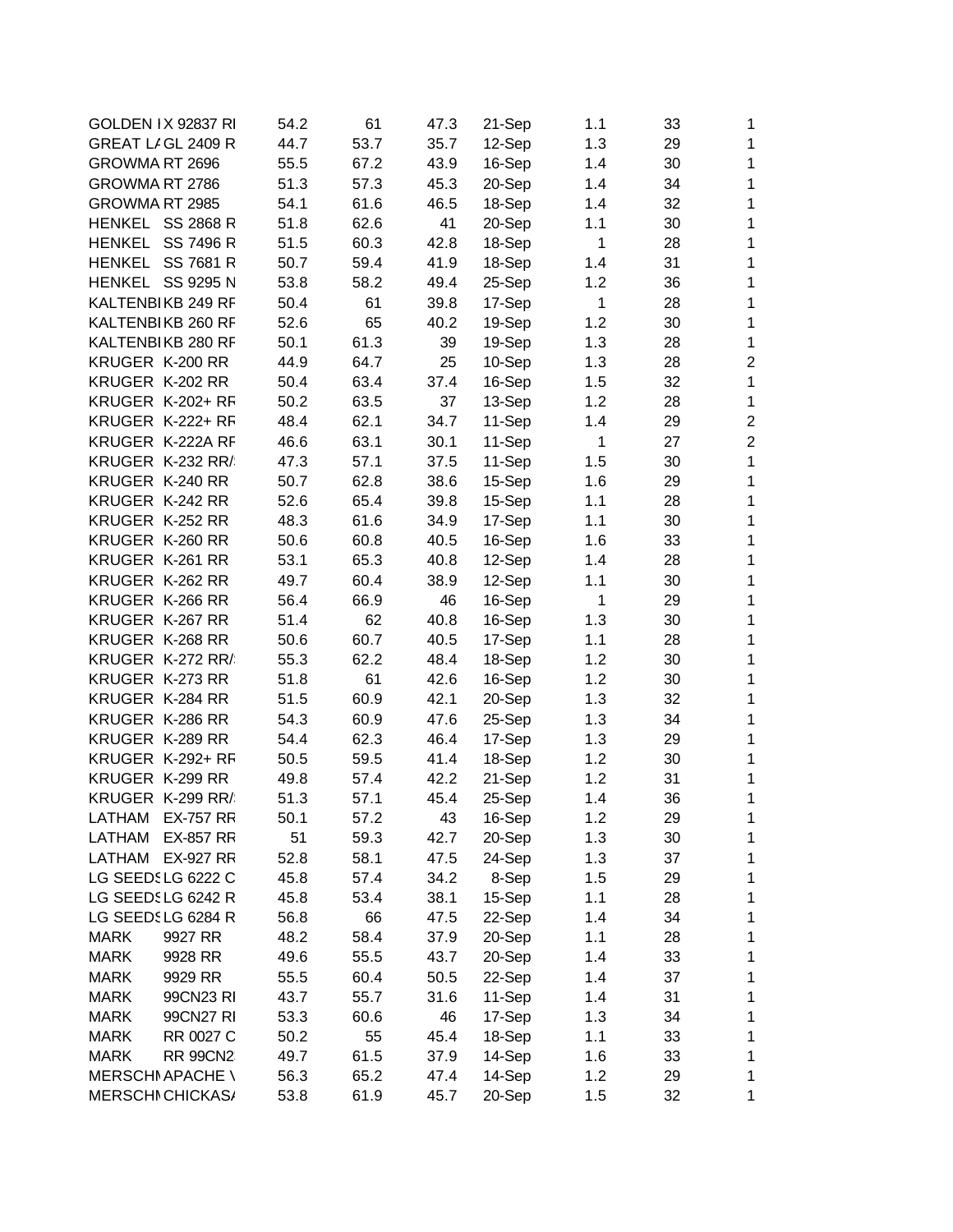|                 | <b>MERSCHI MOHEGAI</b>  | 50   | 60.2 | 39.8 | 14-Sep | 1.3          | 30   | 1              |
|-----------------|-------------------------|------|------|------|--------|--------------|------|----------------|
|                 | <b>MERSCHI MUNSEE I</b> | 47.7 | 60.9 | 34.5 | 12-Sep | 1.4          | 29   | $\mathbf{1}$   |
|                 | <b>MERSCHINAVAHO</b>    | 48.3 | 61.9 | 34.8 | 18-Sep | 1.5          | 31   | $\overline{2}$ |
|                 | <b>MERSCHI SHAWNEE</b>  | 50.1 | 54.1 | 46.1 | 20-Sep | 1.2          | 34   | 1              |
|                 | MIDWEST G 2425 RF       | 51.8 | 62.7 | 41   | 12-Sep | 1            | 28   | $\mathbf{1}$   |
|                 | MUIRHEA EXCEL 82        | 51.3 | 65   | 37.6 | 14-Sep | 1            | 27   | 1              |
| <b>MWS</b>      | <b>293 CRR</b>          | 52.2 | 56.9 | 47.6 | 18-Sep | 1.4          | 31   | $\mathbf{1}$   |
| PIONEER 92B71   |                         | 55.9 | 64.1 | 47.8 | 17-Sep | 1.2          | 30   | 1              |
|                 | PRAIRIE E PB-2430 R     | 55.3 | 65.7 | 45   | 14-Sep | 1.1          | 29   | $\mathbf{1}$   |
|                 | PRAIRIE E PB-2520 R     | 52.5 | 66.7 | 38.3 | 15-Sep | 1.1          | 30   | 1              |
|                 | PRAIRIE E PB-2620 R     | 54.3 | 66.5 | 42.2 | 16-Sep | 1.2          | 29   | 1              |
| <b>RENK</b>     | <b>RS 239 RF</b>        | 49   | 61.9 | 36.2 | 11-Sep | 1.4          | 32   | 1              |
| <b>RENK</b>     | <b>RS 249 RF</b>        | 47.7 | 56.8 | 38.5 | 17-Sep | 1.3          | 32   | $\mathbf{1}$   |
| <b>RENK</b>     | <b>RS 288 RF</b>        | 48.4 | 55.3 | 41.5 | 16-Sep | 1.6          | 32   | 1              |
| ROESCHL 8297 RR |                         | 52.2 | 60   | 44.3 | 21-Sep | 1.1          | 28   | 1              |
|                 | ROESCHL 8298 CRR        | 51.8 | 58   | 45.6 | 19-Sep | 1.1          | 32   | 1              |
| <b>SIEBEN</b>   | 2601 RR                 | 55.4 | 62.7 | 48.1 | 16-Sep | 1.6          | 32   | $\mathbf{1}$   |
| <b>SIEBEN</b>   | 2703 RR                 | 52.2 | 60.1 | 44.2 | 16-Sep | 1.3          | 32   | 1              |
| <b>SIEBEN</b>   | 2901 RR                 | 51.1 | 59.5 | 42.7 | 19-Sep | 1.4          | 37   | 1              |
| <b>STINE</b>    | 2091-4                  | 47.5 | 62   | 32.9 | 11-Sep | 1.3          | 28   | 1              |
| <b>STINE</b>    | 2506-4                  | 51.8 | 64.6 | 39.1 | 15-Sep | 1            | 29   | 1              |
| <b>STINE</b>    | 2606-4                  | 47.7 | 62   | 33.4 | 13-Sep | 1.2          | 30   | 1              |
| <b>TERRA</b>    | E 2880 RR               | 52.6 | 57   | 48.2 | 24-Sep | 1.5          | 33   | $\mathbf{1}$   |
| <b>TERRA</b>    | <b>TS 246 RR</b>        | 51.5 | 63.3 | 39.6 | 14-Sep | 1.1          | 29   | 1              |
| <b>TRELAY</b>   | <b>HC-2211 R</b>        | 44.6 | 61.6 | 27.5 | 10-Sep | 1.2          | 28   | $\overline{2}$ |
| <b>TRELAY</b>   | <b>HC-2272 R</b>        | 54.3 | 61.3 | 47.4 | 21-Sep | 1.4          | 33   | 1              |
| <b>TRELAY</b>   | <b>HC-2281 F</b>        | 52.8 | 58.7 | 46.8 | 18-Sep | 1.3          | 33   | 1              |
| <b>TRISLER</b>  | <b>TRISOY 28</b>        | 52.3 | 57.4 | 47.2 | 22-Sep | 1.3          | 32   | 1              |
| <b>TRISLER</b>  | TRISOY 29               | 53.2 | 60   | 46.4 | 22-Sep | 1.4          | 37   | $\mathbf{1}$   |
| <b>UAP</b>      | DG 3231 N               | 46.6 | 57.9 | 35.3 | 12-Sep | 1.5          | 30   | 1              |
| <b>UAP</b>      | DG 3243 F               | 53   | 63.7 | 42.2 | 17-Sep | 1.1          | 29   | 1              |
| <b>UAP</b>      | DG 3264 F               | 54.3 | 62.4 | 46.2 | 17-Sep | 1.4          | 28   | 1              |
| <b>UAP</b>      | DG 3266 F               | 47.1 | 55.1 | 39.1 | 18-Sep | 1.1          | 29   | $\mathbf{1}$   |
| <b>UAP</b>      | DG 3271 N               | 51.6 | 59   | 44.2 | 16-Sep | 1.1          | 29   | 1              |
| <b>UAP</b>      | DG 3280 F               | 52.8 | 58.4 | 47.2 | 24-Sep | 1.5          | 32   | 1              |
|                 | UNITED SIUSS 2009       | 47.6 | 64   | 31.2 | 13-Sep | 1.4          | 30   | $\overline{c}$ |
|                 | UNITED SIUSS 2409       | 54   | 66.2 | 41.9 | 14-Sep | $\mathbf{1}$ | 27   | $\mathbf{1}$   |
|                 | WILFARM WF 230 RI       | 50.9 | 60.7 | 41.1 | 16-Sep | 1.1          | 29   | $\mathbf{1}$   |
|                 | WILFARM WF 290 RI       | 51.8 | 57.3 | 46.4 | 19-Sep | 1.3          | 35   | $\mathbf{1}$   |
| <b>WILKEN</b>   | 2305 RR                 | 45   | 55.2 | 34.8 | 13-Sep | $\mathbf{1}$ | 29   | $\mathbf{1}$   |
| <b>WILKEN</b>   | 2331 NRR                | 48.3 | 61.4 | 35.1 | 13-Sep | 1.4          | 30   | $\mathbf{1}$   |
| <b>WILKEN</b>   | 2543 RR                 | 52.5 | 64.5 | 40.5 | 13-Sep | $\mathbf{1}$ | 28   | $\mathbf{1}$   |
| <b>WILKEN</b>   | 2564 RR                 | 53.4 | 65.5 | 41.4 | 19-Sep | 1.3          | 27   | $\mathbf{1}$   |
| <b>WILKEN</b>   | 2567 RR                 | 52.3 | 59.5 | 45.1 | 16-Sep | 1.1          | 29   | $\mathbf{1}$   |
| <b>WILKEN</b>   | 2572 RR                 | 50.3 | 60.9 | 39.6 | 18-Sep | 1.1          | 29   | $\mathbf{1}$   |
| <b>WILKEN</b>   | 2592 RR                 | 52.6 | 60   | 45.2 | 24-Sep | 1.5          | 35   | $\mathbf 1$    |
| <b>WILKEN</b>   | <b>2781 NRR</b>         | 51.7 | 58.6 | 44.8 | 21-Sep | 1.1          | 30   | $\mathbf{1}$   |
|                 |                         |      |      |      |        |              |      |                |
|                 | <b>AVERAGE</b>          | 50.7 | 60.3 | 41.1 |        | 1.3          | 31.2 | 1.4            |